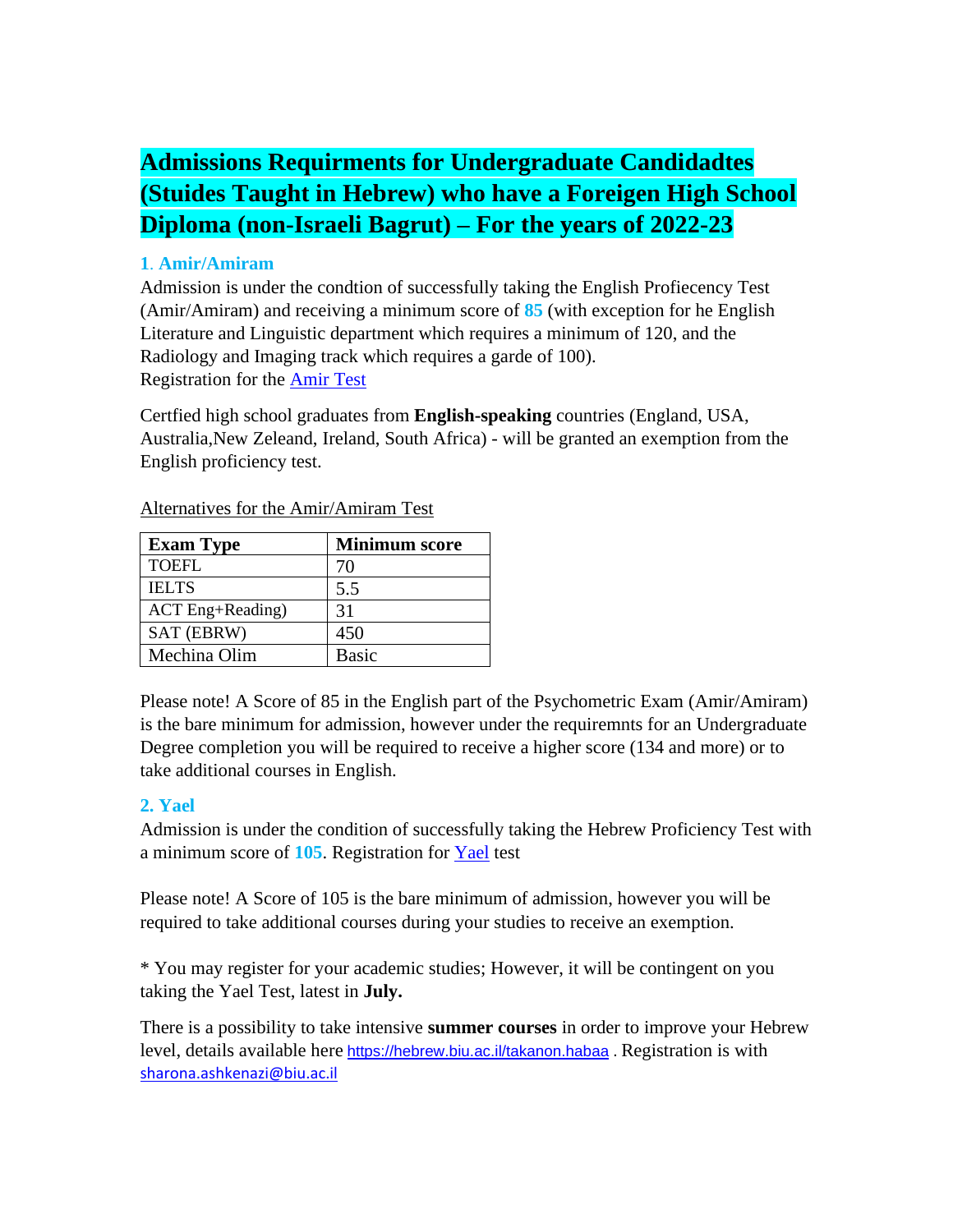#### **Exemptions from Yael Test for admission to studies:**

- Graduating Bar Ilan's Preparatory Program Mechina at minimum of level 4.
- Psychometric exam taken in Hebrew (will be required to take Ptor exam at the 'יח עברית להבעה dept. [https://hebrew.biu.ac.il/takanon.habaa](https://eur02.safelinks.protection.outlook.com/?url=https%3A%2F%2Fhebrew.biu.ac.il%2Ftakanon.habaa&data=04%7C01%7Cintl.reg%40biu.ac.il%7C68a39e8148d7431ee3b708d9e4b74e32%7C61234e145b874b67ac198feaa8ba8f12%7C1%7C0%7C637792298207795954%7CUnknown%7CTWFpbGZsb3d8eyJWIjoiMC4wLjAwMDAiLCJQIjoiV2luMzIiLCJBTiI6Ik1haWwiLCJXVCI6Mn0%3D%7C3000&sdata=aeNaZfw2dIODOA5esavxIeUC5LUodA97UQ0s2%2BfKE2Q%3D&reserved=0) )
- An exam in the Jerusalem Preparatory Program with a minimum score of 80 will be eligible for an exemption from Hebrew courses.
- Graduates of Ulpan from Universities recognized by Bar Ilan, which received an exemption from Hebrew courses- will be eligible for the same exemption.
- Graduates of the Bar Ilan 30+ Preparatory Machina.

#### **Alternatives to the Yael Test for admission to studies:**

- Those who cannot be tested in Yael due to being outside Israel will be required to take an **online** exam (special approval will be required). The minimum required score is 85.
- Exceptional cases (such as seniority in Israel, studies at an Israeli educational institution, an IDF officer, etc.) - will be examined on their own merits. If approved, you will be required to take an examination at the Hebrew Expression Unit with a passing score of 71. <https://hebrew.biu.ac.il/habaa.he>

\*You may register for your acedmic stuidies – and take the Amir\Yael test at a later date (latest in July ,including) . Your admission will be under condition and will not be finalized until the exam results are updated to our system.

### **Admission Channels**

### **1. Admisson by SAT /Psycometric / ACT score only**

+ Obligation to present a high school diploma/ graduation certificate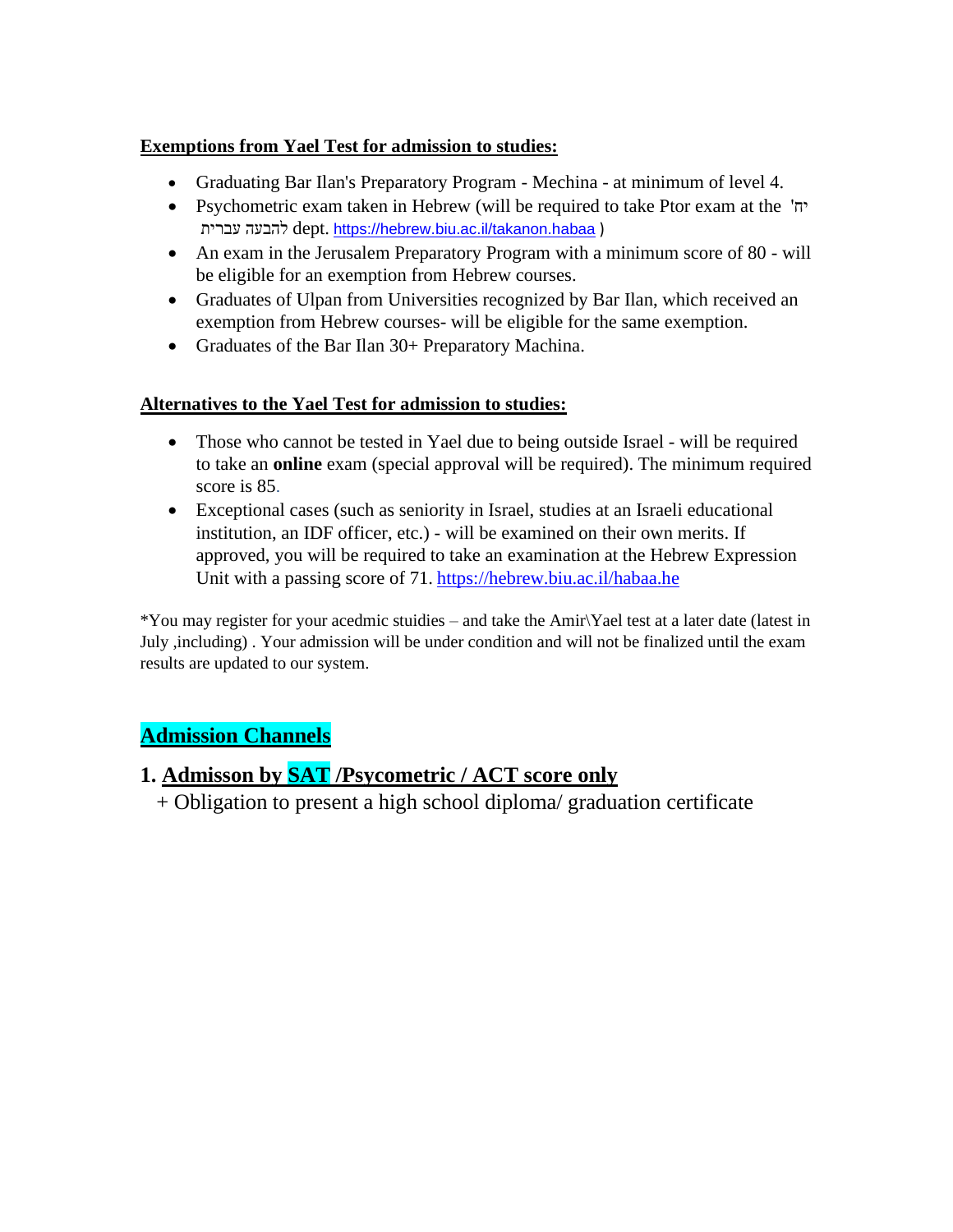|                                  | <b>Department</b>          | Psycho       | <b>Math</b>      | <b>Additional</b>       | <b>Department</b>   |
|----------------------------------|----------------------------|--------------|------------------|-------------------------|---------------------|
|                                  |                            | metric       | <b>Section -</b> | <b>Requirments</b>      | Website             |
|                                  |                            | <b>Score</b> | Psycomtric       |                         |                     |
|                                  | BioTechnolgy               | 630          | 120              |                         | ://life-            |
|                                  |                            |              | SAT Math=        |                         | sciences.biu.ac.il/ |
|                                  |                            |              | 640              |                         | biotechnology       |
|                                  | Computational              | 660          | 130              |                         | https://life-       |
|                                  | <b>Biology</b>             |              | SAT Math=        |                         | sciences.biu.ac.il/ |
|                                  |                            |              | 693              |                         | en/node/157         |
|                                  | Life Science               | 580          | 120              | Combined with           | life-               |
|                                  |                            |              | SAT Math=        | psychology,             | sciences.biu.ac.il/ |
| <b>Life Sciences</b>             |                            |              | 640              | chemistry,              | administrative-     |
|                                  |                            |              |                  | physics,                | staff               |
|                                  |                            |              |                  | neuroscience - the      |                     |
|                                  |                            |              |                  | additional              |                     |
|                                  |                            |              |                  | department's rules      |                     |
|                                  |                            |              |                  | apply.                  |                     |
|                                  | School of Optometry        | 580          | 120              | Personal                | https://optometri   |
|                                  | and Vision Science         |              | <b>SAT Math</b>  | <b>Interview</b> by the | cs.biu.ac.il/node/  |
|                                  |                            |              | $= 666$          | dept.                   | 30                  |
|                                  | Electricity,               | 650          | 130              | Mathematics 5           | https://engineeri   |
|                                  | <b>Computers Industry</b>  |              | SAT Math=        | credits with a          | ng.biu.ac.il/       |
|                                  | and Information            |              | 693              | grade of at least       |                     |
| <b>Engineering</b>               | <b>Systems</b>             |              |                  | $85$ and / or           |                     |
|                                  | (Non-automatic             |              |                  | physics 5 credits       |                     |
|                                  | admission)                 |              |                  | with a grade of at      |                     |
|                                  |                            |              |                  | least 85, for those     |                     |
|                                  |                            |              |                  | without a suitable      |                     |
|                                  |                            |              |                  | high school             |                     |
|                                  |                            |              |                  | background              |                     |
|                                  |                            |              |                  |                         |                     |
|                                  | Economics                  | 600          | 120              |                         | https://econ.biu.a  |
|                                  |                            |              | SAT Math=        |                         | c.il/ba in econo    |
|                                  |                            |              | 640              |                         | mics                |
|                                  | School of                  | 580          |                  | Personal                | https://social-     |
|                                  | Social Work                |              |                  | Interview by the        | work.biu.ac.il/BS   |
|                                  |                            |              |                  | dept.                   | W                   |
| <b>Social</b><br><b>Sciences</b> |                            |              |                  |                         |                     |
|                                  | Psychology -               |              |                  |                         |                     |
|                                  | <b>Single Major Double</b> | 720          |                  |                         | https://psycholog   |
|                                  | major                      | 700          |                  |                         | y.biu.ac.il/index.p |
|                                  |                            |              |                  |                         | hp/node/129         |
|                                  | Sociology and              |              |                  |                         | https://stuad.biu.  |
|                                  | Anthropology               |              |                  |                         | ac.il/mador/statu   |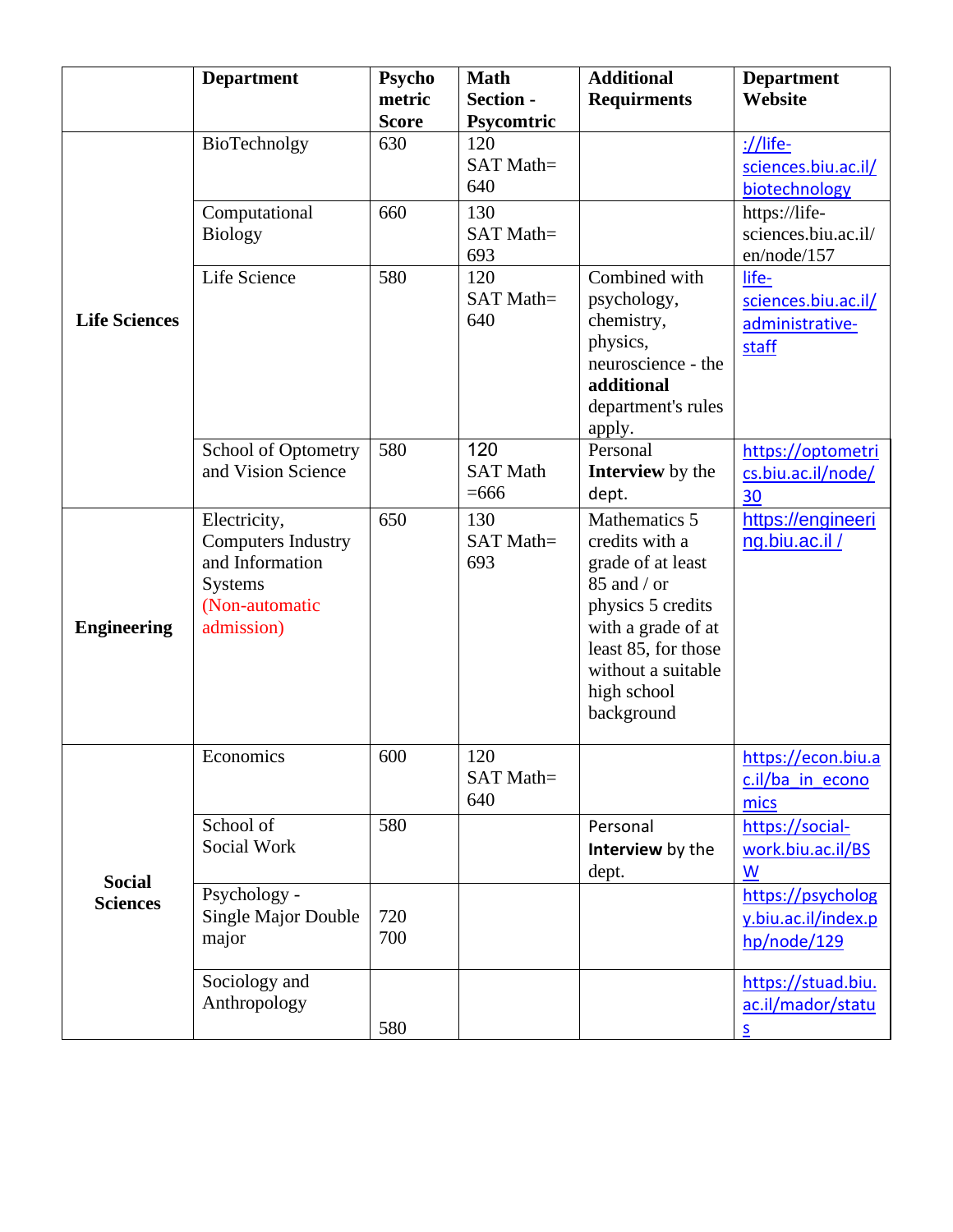|                                        | Interdisciplinary -<br><b>Social Sciences</b><br>- Prat program<br>- Human resources | 580<br>580 |     |                                                                         | https://meshulav.<br>biu.ac.il/node/12<br>9               |
|----------------------------------------|--------------------------------------------------------------------------------------|------------|-----|-------------------------------------------------------------------------|-----------------------------------------------------------|
|                                        | Radiology &<br>Imaging track                                                         | 580        | 120 | Amir test = $100$<br>Interview +<br>acceptance letter by<br>a hospital. |                                                           |
|                                        | Criminology                                                                          | 580        |     |                                                                         | https://criminolo<br>gy.biu.ac.il/                        |
|                                        | Geography and<br>Environment                                                         | 550        |     |                                                                         | https://geoenv.bi<br>u.ac.il/node/978                     |
|                                        | <b>Education</b> , Special<br>Education                                              | 600        |     | Personal<br>Interview by the<br>dept.                                   | https://education<br>.biu.ac.il/index.ph<br>p/node/108    |
|                                        | Educational<br>Consulting/Policy<br><b>Education</b> and<br>Administration           | 580        |     | Personal<br>Interview by the<br>dept.                                   |                                                           |
|                                        | Communication                                                                        | 600        |     |                                                                         | https://communic<br>ation.biu.ac.il/no<br>de/129          |
|                                        | <b>Political Studies</b>                                                             | 560        |     |                                                                         | https://politics.bi<br>u.ac.il/node/129                   |
|                                        | Multidisciplinary<br><b>Social Sciences</b><br>(Built-in Programs)                   | 500        |     | Chetz/Yanshufim/<br>Yahalom/Chacha<br>m/Rom                             | https://desigprog.<br>biu.ac.il/node/19<br>$\overline{1}$ |
|                                        | Management<br>(Logistics /<br>Technology)                                            | 600        |     |                                                                         | https://managem<br>ent.biu.ac.il/node<br><u>/129</u>      |
|                                        | <b>General History</b>                                                               | 550        |     |                                                                         | https://history.bi<br>$u.ac.$ il/                         |
|                                        | Music                                                                                | 550        |     | <b>Admissions Test</b>                                                  |                                                           |
|                                        | Philosophy                                                                           | 550        |     |                                                                         |                                                           |
| <b>Faculty of</b><br><b>Humanities</b> | Comparative<br>Literature                                                            | 550        |     |                                                                         |                                                           |
|                                        | Multidisciplinary<br><b>B.A.</b> Humanities<br><b>Studies (Security</b><br>Forces)   | 500        |     |                                                                         | https://mzb.biu.a<br>c.il/node/5387                       |
|                                        | <b>Information Science</b>                                                           | 600        |     |                                                                         | https://is.biu.ac.il<br>/index.php/node/<br>888           |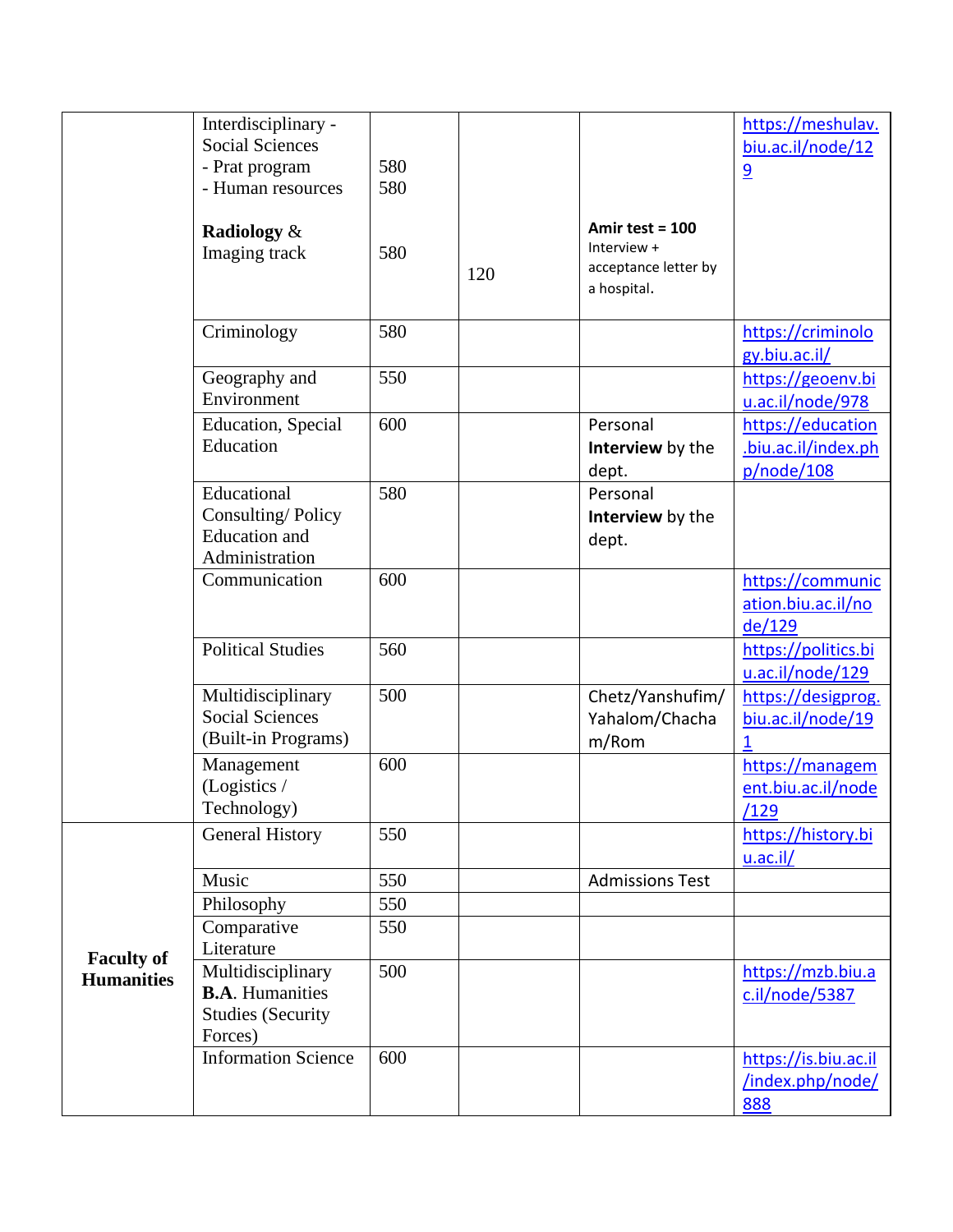|                                 | <b>Classical Studies</b>                     | 550 |                    |                                                                              | https://classics.bi<br>u.ac.il/en               |
|---------------------------------|----------------------------------------------|-----|--------------------|------------------------------------------------------------------------------|-------------------------------------------------|
|                                 | <b>French Studies</b>                        | 500 |                    | Personal<br>Interview by the                                                 | https://french.biu<br>.ac.il/fr/en              |
|                                 | Physics<br>(Non Automatic<br>admission)      | 600 | 125<br>$SAT=666$   | dept.<br>For those lacking<br>background -<br>summer course<br>in physics is | https://physics.bi<br>u.ac.il/node/129          |
| <b>Exact</b><br><b>Sciences</b> | Chemistry<br>(Non Automatic<br>admission)    | 600 | 120<br>$SAT = 640$ | required<br>Additional<br>scientific subject<br>is required                  | https://ch.biu.ac.i<br>1/he                     |
|                                 | <b>Computer Science</b>                      | 690 | 130<br>$SAT=693$   |                                                                              | https://cs.biu.ac.il<br>/bsc                    |
|                                 | Mathematics                                  | 630 | 130                |                                                                              | https://math.biu.<br>ac.il/node/129             |
|                                 | Land of Israel<br>Studies &<br>Archaeology   | 550 |                    |                                                                              | https://lisa.biu.ac.<br>il/node/886             |
|                                 | Jewish Art                                   | 500 |                    |                                                                              | https://jart.biu.ac<br>$.$ il/en                |
|                                 | Multidisciplinary -<br><b>Jewish Studies</b> | 500 |                    | Cramim Program<br>https://multi-<br>judaic.biu.ac.il/no<br>de/18             | https://multi-<br>judaic.biu.ac.il /            |
| <b>Jewish</b><br><b>Studies</b> | Middle Eastern<br><b>Studies</b>             | 550 |                    |                                                                              | https://middle-<br>east.biu.ac.il/              |
|                                 | <b>Bible Studies</b>                         | 500 |                    |                                                                              |                                                 |
|                                 | Talmud                                       | 500 |                    |                                                                              |                                                 |
|                                 | Jewish Oral Law                              | 500 |                    |                                                                              |                                                 |
|                                 | Jewish History                               | 500 |                    |                                                                              |                                                 |
|                                 | Hebrew & Semitic<br>Languages                | 500 |                    |                                                                              |                                                 |
|                                 | Literature of the<br>Jewish People           | 500 |                    |                                                                              |                                                 |
|                                 | <b>General History</b>                       | 500 |                    |                                                                              |                                                 |
|                                 | Jewish Philosophy                            | 500 |                    |                                                                              |                                                 |
|                                 | <b>Brain Sciences</b>                        | 685 | 125<br>$SAT=666$   |                                                                              | https://gondabrai<br>n.biu.ac.il/admin<br>staff |
|                                 | Law                                          | 720 |                    | <b>Admission</b><br><b>Committee</b>                                         | https://law.biu.ac<br>.il/node/129              |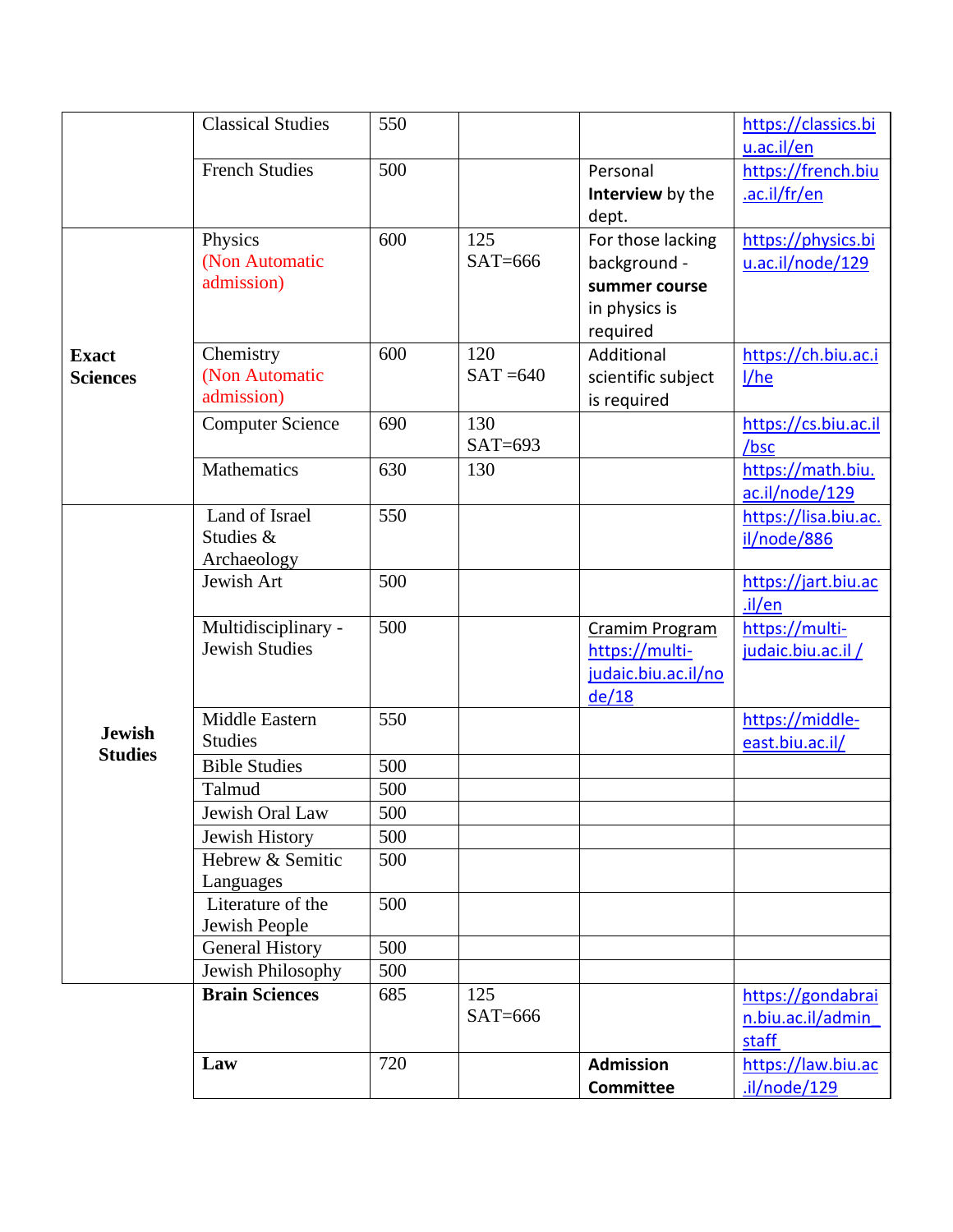Pay attention! These are minimum requirements and do **not** guarantee automatic acceptance.

.

| <b>ACT</b> | <b>SAT range</b> | <b>SAT</b> | Psychometric |
|------------|------------------|------------|--------------|
| 36         | 1600-1570        | 1590       | 800          |
| 35         | 1560-1630        | 1540       | 780          |
| 34         | 1490-1520        | 1500       | 730          |
| 33         | 1450-1480        | 1460       | 720          |
| 32         | 1420-1440        | 1430       | 715          |
| 31         | 1390-1410        | 1400       | 700          |
| 30         | 1360-1380        | 1370       | 685          |
| 29         | 1330-1350        | 1340       | 670          |
| 28         | 1300-1320        | 1310       | 655          |
| 27         | 1260-1290        | 1280       | 640          |
| 26         | 1230-1250        | 1240       | 620          |
| 25         | 1200-1220        | 1210       | 605          |
| 24         | 1160-1190        | 1180       | 590          |
| 23         | 1130-1150        | 1140       | 570          |
| 22         | 1100-1120        | 1110       | 555          |
| 21         | 1060-1090        | 1080       | 540          |
| 20         | 1030-1050        | 1040       | 520          |
| 19         | 990-1020         | 1010       | 500          |

**Conversion table of SAT / ACT scores versus psychometric**

| <b>ACT Math</b> | <b>SAT Math</b> | <b>Psychometric Math</b> |
|-----------------|-----------------|--------------------------|
| $(1-36)$        | $(200 - 800)$   | $(0-150)$                |
| 25              | 590-600         | 112.5                    |
| 26              | 610-620         | 116                      |
| 27              | 630-640-650     | 120                      |
| 28              | 660-666-670     | 125                      |
| 30              | 690-693-700     | 130                      |

It is recommanded to take the last Psychometric Test by April, otherwise your acceptance will be on

availbility basis.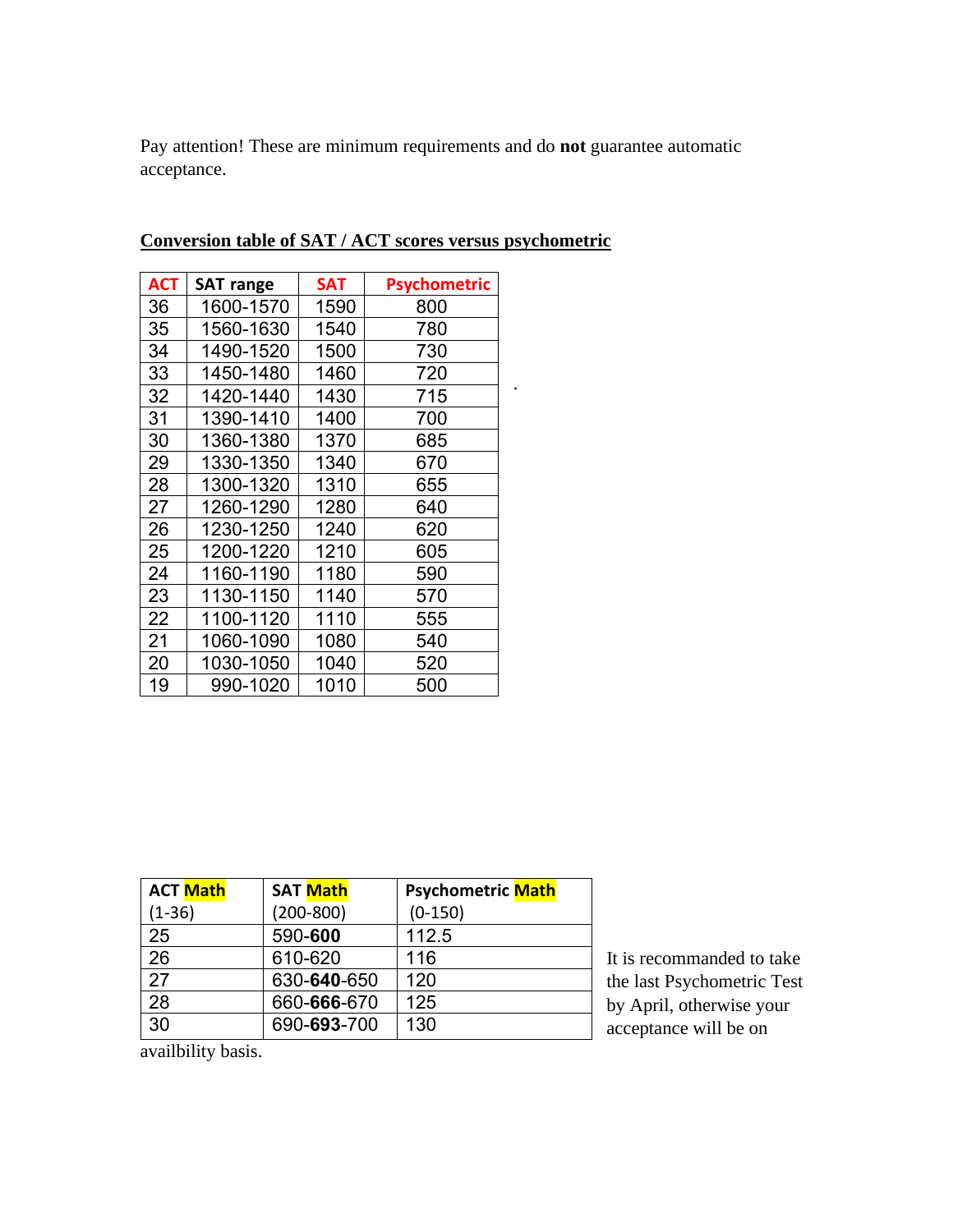## **2. Acceptance based on GPA scores only - for Eligible countries**

(as detailed below+ Obligation to present a high school diploma/ graduation certificate **Eligble certified countries :** Australia, Austria, Belgium, Canada-Ontario, China, Denmark, France, Finland, Germany, IB, Italy, Netherland, New Zealand, Norway, South Africa, Switzerland, UK, USA (AP/ State Exit exams)

| <b>Faculty / Dept.</b>                                                         | <b>Minimum Score</b><br><b>Israeli GPA</b> | <b>Additional requirements</b>                                       |
|--------------------------------------------------------------------------------|--------------------------------------------|----------------------------------------------------------------------|
| Jewish Art                                                                     | 90                                         |                                                                      |
| School of Education - Special Education                                        | 100                                        | Personal Interview by the dept.                                      |
| School of Education - Educational Guidance                                     | 98                                         | Personal Interview by the dept.                                      |
| School of Education - Leadership and<br><b>Management of Education Systems</b> | 98                                         | Personal Interview by the dept.                                      |
| <b>School of Communication</b>                                                 | 98                                         |                                                                      |
| Linguistics / English Literature                                               | 100                                        | Amir Test score 120                                                  |
| Geography and Environment                                                      | 95                                         |                                                                      |
| <b>Interdisciplinary Dept of Social Sciences</b><br>(Prat Track)               | 98                                         |                                                                      |
| Interdisciplinary Dept. of Social Sciences<br>(Human Resources Management)     | 103                                        |                                                                      |
| Multidisciplinary Dept. of Jewish Studies                                      | 90                                         | <b>Cramim Program</b><br>https://multi-<br>judaic.biu.ac.il/node/18  |
| The Multidisciplinary Humanities                                               | 90                                         |                                                                      |
| Multidisciplinary B.A. Humanities<br>(Security Forces)                         | 82                                         | https://mzb.biu.ac.il/node/5387                                      |
| <b>General History</b>                                                         | 95                                         |                                                                      |
| Land of Israel Studies and Archaeology                                         | 90                                         | Average score of 85 for holders of<br>a guide / standard certificate |
| Middle Eastern Studies                                                         | 90                                         |                                                                      |
| <b>Internet Technologies/Information Science</b>                               | 95                                         |                                                                      |
| <b>Classical Studies</b>                                                       | 90                                         |                                                                      |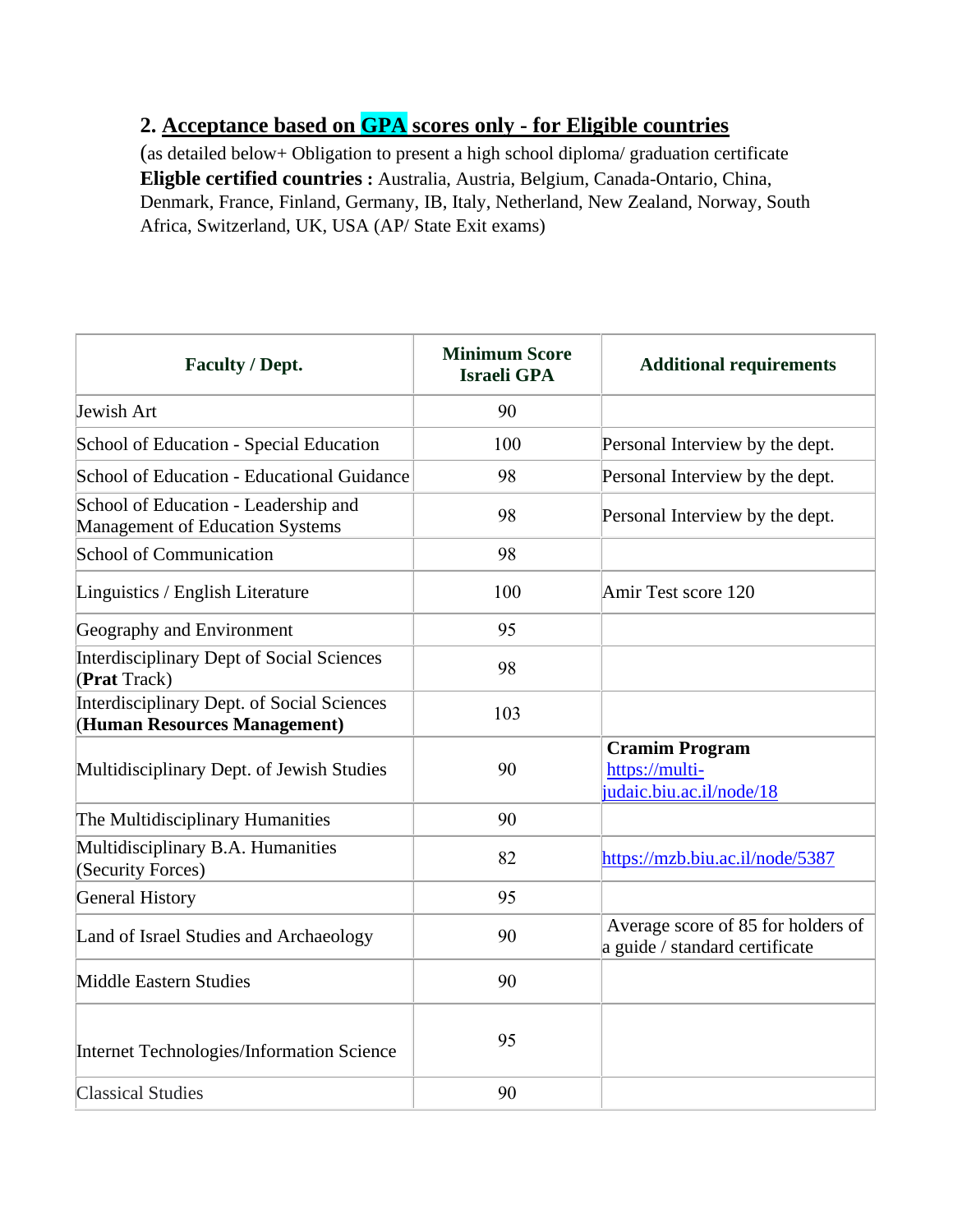| Hebrew & Semitic Languages                              | 90                                                                           |                                                                                                                           |
|---------------------------------------------------------|------------------------------------------------------------------------------|---------------------------------------------------------------------------------------------------------------------------|
| <b>Political Studies</b>                                | 98                                                                           |                                                                                                                           |
| Music                                                   | 95                                                                           | <b>Admission Exam</b>                                                                                                     |
| Jewish Philosophy                                       | 90                                                                           |                                                                                                                           |
| Mathematics<br>(Not Automatic admission)                | 100                                                                          | Prior dept. review is required                                                                                            |
| Management (Logistics, Technology<br>Management)        | 100                                                                          |                                                                                                                           |
| Sociology and Anthropology                              | 98                                                                           |                                                                                                                           |
| Comparative Literature                                  | 90                                                                           |                                                                                                                           |
| Literature of the Jewish People                         | 90                                                                           |                                                                                                                           |
| <b>General Philosophy</b>                               | 90                                                                           |                                                                                                                           |
| Physics (Not Automatic admission)                       | For those lacking<br>background - summer<br>course in physics is<br>required | Department review is required $+$<br>prior condition in Mathematics and<br>Physics<br>https://physics.biu.ac.il/node/5312 |
| Criminology                                             | 100                                                                          |                                                                                                                           |
| Multidisciplinary Social Science<br>(Built-in Programs) | Various                                                                      | https://desigprog.biu.ac.il/node/191                                                                                      |
| Jewish History and Contemporary Jewry                   | 90                                                                           |                                                                                                                           |
| Jewish Oral Law                                         | 90                                                                           |                                                                                                                           |
| Talmud                                                  | 90                                                                           |                                                                                                                           |
| <b>Bible Studies</b>                                    | 90                                                                           |                                                                                                                           |
| <b>French Studies</b>                                   | 90                                                                           | Personal Interview by the dept.                                                                                           |

Departments that are **not** on the list (such as**: law, social work, psychology, life sciences, biotechnology, chemistry, engineering, neuroscience, economics, computer**  science) - there is **no** admission on a high school GPA only, and candidates must be additionally examined in the psychometric / SAT / ACT exam.

The following is a list of **conversions** of the GPA from the country in which you graduated from high school: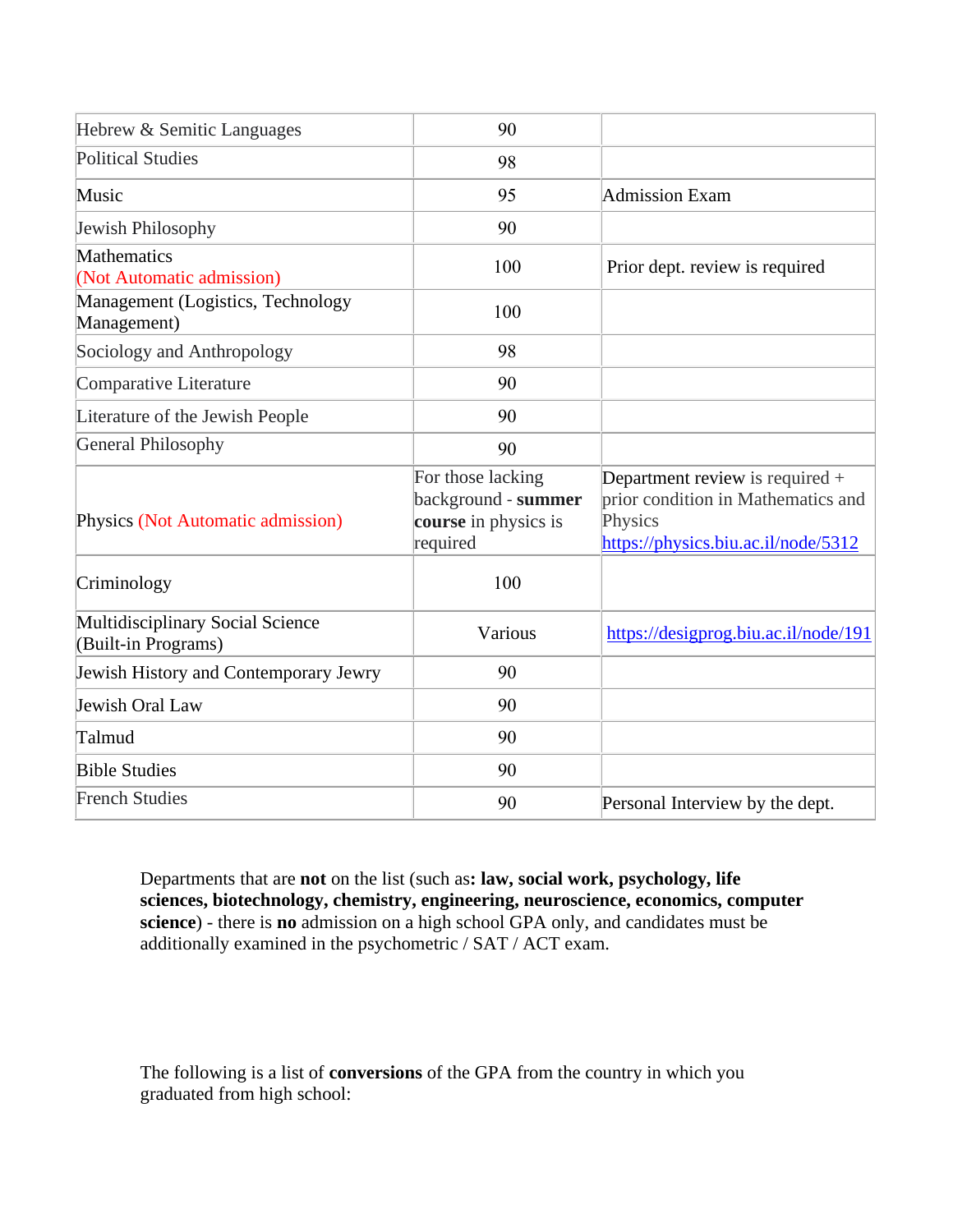[Australia](https://eur02.safelinks.protection.outlook.com/?url=https%3A%2F%2Fbiuinternational.com%2Faustralia%2F&data=04%7C01%7Celdad.shetrit%40biu.ac.il%7Cadf211b5a3ca4fd7c86508d89c302cf3%7C61234e145b874b67ac198feaa8ba8f12%7C1%7C0%7C637431078011855331%7CUnknown%7CTWFpbGZsb3d8eyJWIjoiMC4wLjAwMDAiLCJQIjoiV2luMzIiLCJBTiI6Ik1haWwiLCJXVCI6Mn0%3D%7C1000&sdata=MM7dTwLgOoXEv2HTc49K7lEU31TeIJ5c8bVQfrn1eJM%3D&reserved=0) **[Belgium](https://biuinternational.com/belgium-2/) [Canada](https://biuinternational.com/canada-2/)** [France](https://eur02.safelinks.protection.outlook.com/?url=https%3A%2F%2Fbiuinternational.com%2Ffrance%2F&data=04%7C01%7Celdad.shetrit%40biu.ac.il%7Cadf211b5a3ca4fd7c86508d89c302cf3%7C61234e145b874b67ac198feaa8ba8f12%7C1%7C0%7C637431078011865322%7CUnknown%7CTWFpbGZsb3d8eyJWIjoiMC4wLjAwMDAiLCJQIjoiV2luMzIiLCJBTiI6Ik1haWwiLCJXVCI6Mn0%3D%7C1000&sdata=l%2FwkR6AdWsMrvMlj8gBL5bmjD2ZWPBG67bN35g5hRT8%3D&reserved=0) **[Germany](https://eur02.safelinks.protection.outlook.com/?url=https%3A%2F%2Fbiuinternational.com%2Fgermany%2F&data=04%7C01%7Celdad.shetrit%40biu.ac.il%7Cadf211b5a3ca4fd7c86508d89c302cf3%7C61234e145b874b67ac198feaa8ba8f12%7C1%7C0%7C637431078011865322%7CUnknown%7CTWFpbGZsb3d8eyJWIjoiMC4wLjAwMDAiLCJQIjoiV2luMzIiLCJBTiI6Ik1haWwiLCJXVCI6Mn0%3D%7C1000&sdata=qywUEO280PssjmRsvEKTakFW6TBFfYM%2F0QVRAsrz5lY%3D&reserved=0)** IB - [International Baccalaureate](https://eur02.safelinks.protection.outlook.com/?url=https%3A%2F%2Fbiuinternational.com%2Finternational-baccalaureate-ib%2F&data=04%7C01%7Celdad.shetrit%40biu.ac.il%7Cadf211b5a3ca4fd7c86508d89c302cf3%7C61234e145b874b67ac198feaa8ba8f12%7C1%7C0%7C637431078011895304%7CUnknown%7CTWFpbGZsb3d8eyJWIjoiMC4wLjAwMDAiLCJQIjoiV2luMzIiLCJBTiI6Ik1haWwiLCJXVCI6Mn0%3D%7C1000&sdata=%2F6Y07xeUSv8xmjW5I3Brbl8P4arZRlmvOBrlQE%2FTJA4%3D&reserved=0) **[Italy](https://biuinternational.com/italy-2/) Jordan / east Jerusalem [Netherlands -](https://biuinternational.com/the-netherlands-holland/) Holland** [South Africa](https://eur02.safelinks.protection.outlook.com/?url=https%3A%2F%2Fbiuinternational.com%2Fsouth-africa%2F&data=04%7C01%7Celdad.shetrit%40biu.ac.il%7Cadf211b5a3ca4fd7c86508d89c302cf3%7C61234e145b874b67ac198feaa8ba8f12%7C1%7C0%7C637431078011875314%7CUnknown%7CTWFpbGZsb3d8eyJWIjoiMC4wLjAwMDAiLCJQIjoiV2luMzIiLCJBTiI6Ik1haWwiLCJXVCI6Mn0%3D%7C1000&sdata=U9AtkZ%2FA7pucEpl%2FHkJntrnm1zDQknjcznpJqi%2Bn%2BTY%3D&reserved=0) **[Switzerland](https://biuinternational.com/switzerland-2/)** [United Kingdom](https://eur02.safelinks.protection.outlook.com/?url=https%3A%2F%2Fbiuinternational.com%2Funited-kingdom%2F&data=04%7C01%7Celdad.shetrit%40biu.ac.il%7Cadf211b5a3ca4fd7c86508d89c302cf3%7C61234e145b874b67ac198feaa8ba8f12%7C1%7C0%7C637431078011885309%7CUnknown%7CTWFpbGZsb3d8eyJWIjoiMC4wLjAwMDAiLCJQIjoiV2luMzIiLCJBTiI6Ik1haWwiLCJXVCI6Mn0%3D%7C1000&sdata=G%2FuWiEu2sEj91Hcz1faoBqVx4fkVQyzMi%2B57McciTUM%3D&reserved=0)

[United States](https://eur02.safelinks.protection.outlook.com/?url=https%3A%2F%2Fbiuinternational.com%2Funited-states%2F&data=04%7C01%7Celdad.shetrit%40biu.ac.il%7Cadf211b5a3ca4fd7c86508d89c302cf3%7C61234e145b874b67ac198feaa8ba8f12%7C1%7C0%7C637431078011885309%7CUnknown%7CTWFpbGZsb3d8eyJWIjoiMC4wLjAwMDAiLCJQIjoiV2luMzIiLCJBTiI6Ik1haWwiLCJXVCI6Mn0%3D%7C1000&sdata=WXYv5XfDW7Eor8K2JCE1YXBRoLbp1ANroxWNnwQXzxU%3D&reserved=0)

Applicants from countries that are **not on the list** of eligible countries must apply with SAT / ACT / psychometric test.

### **3. Acceptance based on score combination of GPA and SAT**

If you can not be accepted on the basis of high school GPA only, or only psychometrica, we can check your admission individually , only after registering for your acdemic studies.

You can use the calculation of the chances of admission<https://shoham.biu.ac.il/kabala/Psychometric.aspx>

**Calculation instructions**: Weighted GPA score - enter a score after conversion. Final grade in mathematics - 80 in 4 units . Final score in English - 80 in 4 credits. Score of a psychometric test - after conversion according to the tables above. Score of mathematics in psychometrics - as above.